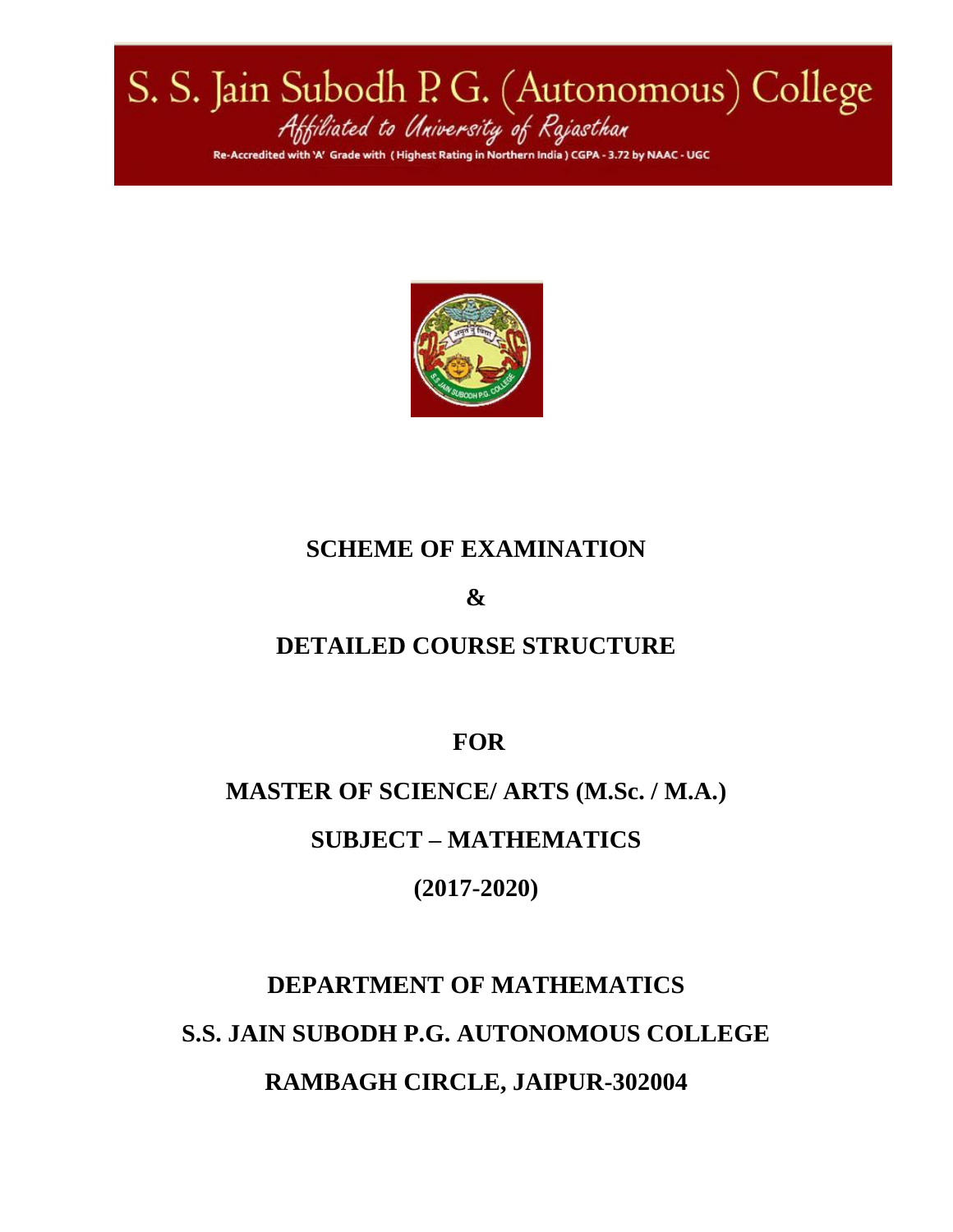#### **S. S. Jain Subodh PG (Autonomous) College, Jaipur Department of Mathematics Master of Science (M.Sc./ M.A.)**

| Semester - I          |                                                                            |                      |  |  |
|-----------------------|----------------------------------------------------------------------------|----------------------|--|--|
| Paper                 | <b>Nomenclature of paper</b>                                               | Max.<br><b>Marks</b> |  |  |
| <b>MAT 101</b>        | ALGEBRA-I                                                                  | 70 Marks             |  |  |
| <b>MAT 102</b>        | <b>REAL ANALYSIS</b>                                                       | 70 Marks             |  |  |
| <b>MAT 103</b>        | DIFFERENTIAL EQUATIONS-I                                                   | 70 Marks             |  |  |
| <b>MAT 104</b>        | DIFFERENTIAL GEOMETRY                                                      | 70 Marks             |  |  |
| <b>MAT 105</b>        | <b>DYNAMICS OF RIGID BODIES</b>                                            | 70 Marks             |  |  |
| <b>MAT 106</b>        | <b>CALCULUS OF VARIATION</b><br>AND SPECIAL FUNCTION-I                     | 70 Marks             |  |  |
| <b>Semester - II</b>  |                                                                            |                      |  |  |
| Paper                 | <b>Nomenclature of paper</b>                                               | Max.<br><b>Marks</b> |  |  |
| <b>MAT 201</b>        | <b>MAT 201 ALGEBRA -II</b>                                                 | 70 Marks             |  |  |
| <b>MAT 202</b>        | <b>MAT 202 TOPOLOGY</b>                                                    | 70 Marks             |  |  |
| <b>MAT 203</b>        | <b>MAT 203 DIFFERENTIAL</b><br><b>EQUATIONS-II</b>                         | 70 Marks             |  |  |
| <b>MAT 204</b>        | <b>MAT 204 RIEMANNIAN</b><br><b>GEOMETRY AND TENSOR</b><br><b>ANALYSIS</b> | 70 Marks             |  |  |
| <b>MAT 205</b>        | <b>MAT 205 HYDRODYNAMICS</b>                                               | 70 Marks             |  |  |
| <b>MAT 206</b>        | <b>MAT 206 SPECIAL FUNCTION-II</b>                                         | 70 Marks             |  |  |
| <b>Semester - III</b> |                                                                            |                      |  |  |
| Paper                 | <b>Nomenclature of paper</b>                                               | Max.<br><b>Marks</b> |  |  |
| <b>MAT 301</b>        | <b>FUNCTIONAL ANALYSIS-I</b>                                               | 70 Marks             |  |  |
| <b>MAT 302</b>        | <b>VISCOUS FLUID DYNAMICS-I</b>                                            | 70 Marks             |  |  |
| MAT C01               | <b>MATHEMATICAL</b><br>PROGRAMMING-I                                       | 70 Marks             |  |  |
| <b>MATE01</b>         | <b>INTREGRAL TRANSFORMS</b>                                                | 70 Marks             |  |  |
| <b>MAT F01</b>        | RELATIVISTIC MECHANICS                                                     | 70 Marks             |  |  |
| MAT G01               | NUMERICAL ANALYSIS-I                                                       | 70 Marks             |  |  |

#### **Examination Scheme:**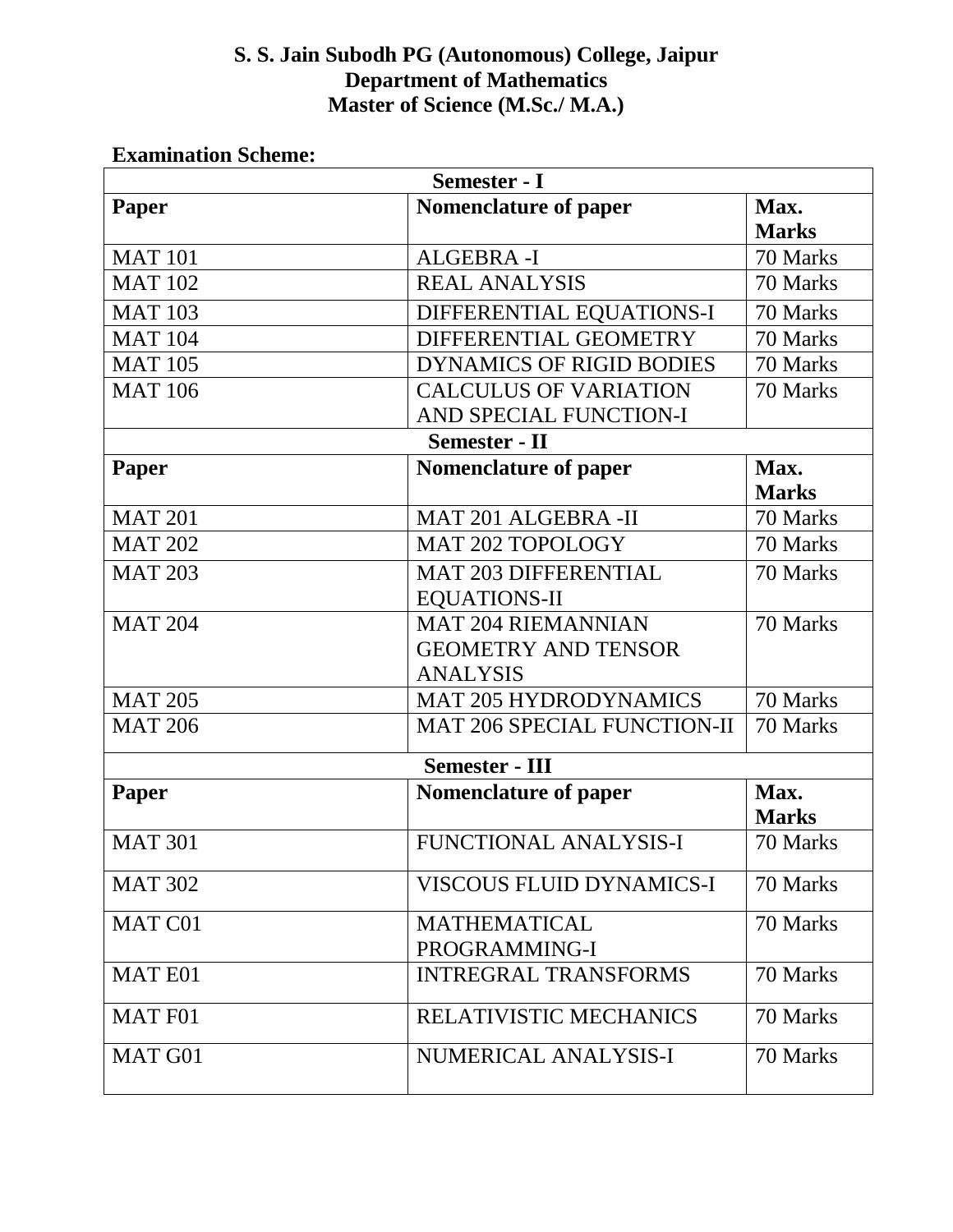| Semester – IV  |                                  |              |  |
|----------------|----------------------------------|--------------|--|
| Paper          | <b>Nomenclature of paper</b>     | Max.         |  |
|                |                                  | <b>Marks</b> |  |
| <b>MAT 401</b> | <b>FUNCTIONAL ANALYSIS-II</b>    | 70 Marks     |  |
|                | AND ADVANCED CALCULUS            |              |  |
| <b>MAT 402</b> | <b>VISCOUS FLUID DYNAMICS-II</b> | 70 Marks     |  |
| MAT C02        | <b>MATHEMATICAL</b>              | 70 Marks     |  |
|                | PROGRAMMING-II                   |              |  |
| MAT E02        | <b>INTREGRAL EQUATIONS</b>       | 70 Marks     |  |
| MAT F02        | <b>GENERAL RELATIVITY &amp;</b>  | 70 Marks     |  |
|                | <b>COSMOLOGY</b>                 |              |  |
| MAT G02        | NUMERICAL ANALYSIS-II            | 70 Marks     |  |

#### **Examination Scheme for each Paper**

**Part A**- **comprises of eight very short answer questions from all units. It's a compulsory question andattempt any seven (Science/Arts) 7X 2 mark each =14 Marks Part B- 4 questions (1 question from each unit with internal choice) (Science/Arts) 4X14 mark each = 56 Marks**

**Total of End semester exam (duration of exam 3 hours) =70Marks**

**Internal assessment = 30Marks**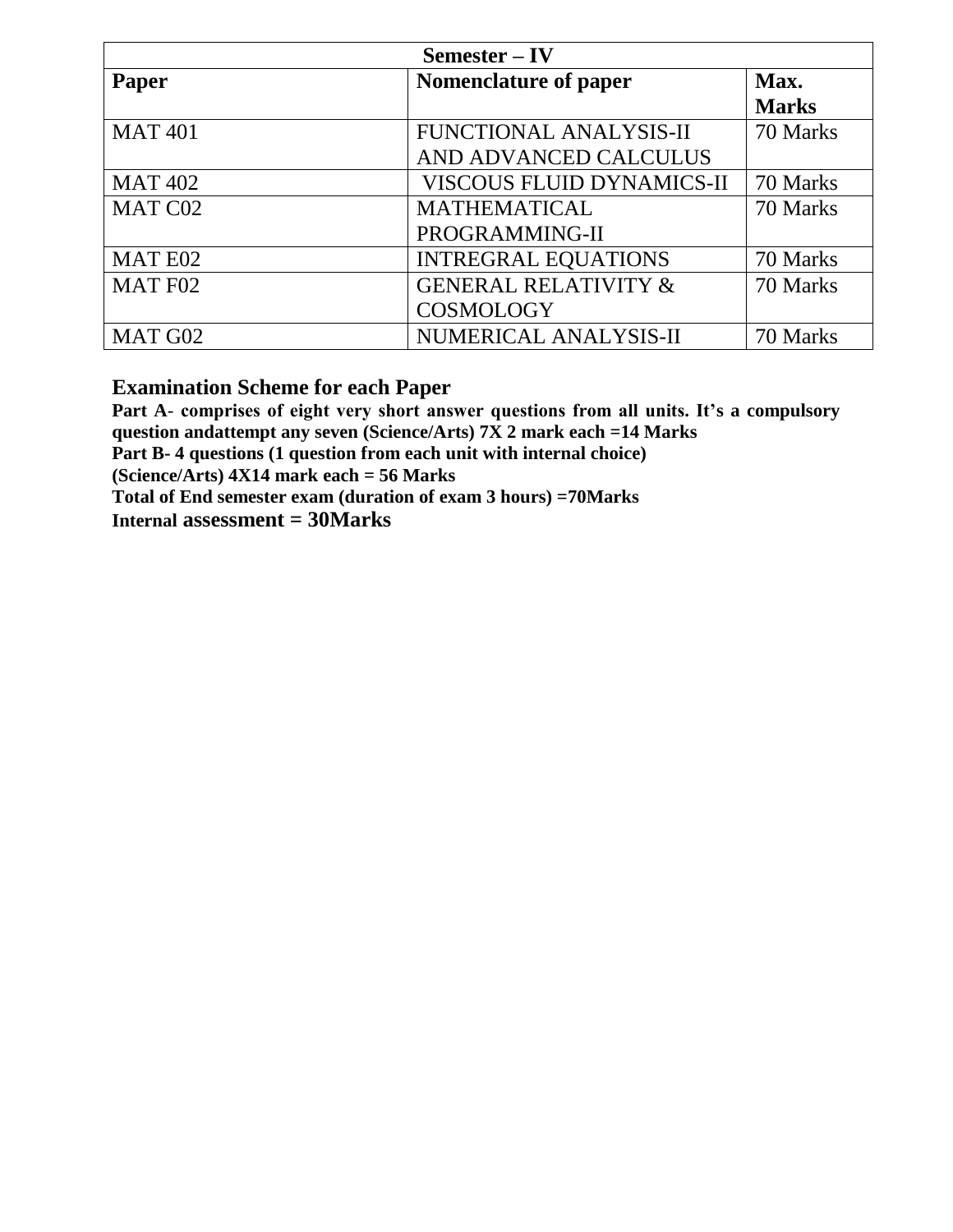#### **SEMESTER – I**

## **MAT 101: Algebra-I**

**Duration : 3 hrs. Max. Marks: 70**

**Note: There will be two parts in end semester theory paper.**

**Part A**- **Question 1 is compulsory comprises eight very short answer questions (Two from each Unit). Candidate has to attempt any seven questions. Each question carries 2 marks.**

**Part B of the paper will consist four questions one question from each unit with internal choice. Each question will carry 14 marks.**

**Unit-1**

Direct product of groups (External and Internal) .Isomorphism theorems – Diamond isomorphism Theorem, Butterfly Lemma, Conjugate classes (Excluding p-groups).

## **Unit - 2**

Commutators, Derived subgroups, Normal series and Solvable groups, Composition series,Refinement theorem and Jordan-Holder theorem for infinite groups.

## **Unit - 3**

Field theory – Extension fields, Algebraic and Transcendental extensions, Separable and inseparable extensions, Normal extensions. Splitting fields.

#### **Unit -4**

Galois theory – the elements of Galois theory, Automorphism of extensions, Fundamental theorem of Galois theory, Solutions of polynomial equations by radicals and Insolvability of general equation of degree five by radicals.

#### **MAT 102: Real Analysis**

**Duration : 3 hrs. Max. Marks: 70**

**Note: There will be two parts in end semester theory paper.**

**Part A**- **Question 1 is compulsory comprises eight very short answer questions (Two from each Unit). Candidate has to attempt any seven questions. Each question carries 2 marks.**

**Part B of the paper will consist four questions one question from each unit with internal choice. Each question will carry 14 marks.**

#### **Unit - 1**

Algebra and algebras of sets, Algebras generated by a class of subsets, Borel sets, Lebesguemeasure of sets of real numbers, Measurability and Measure of a set, Existence of Nonmeasurablesets.

**Unit - 2**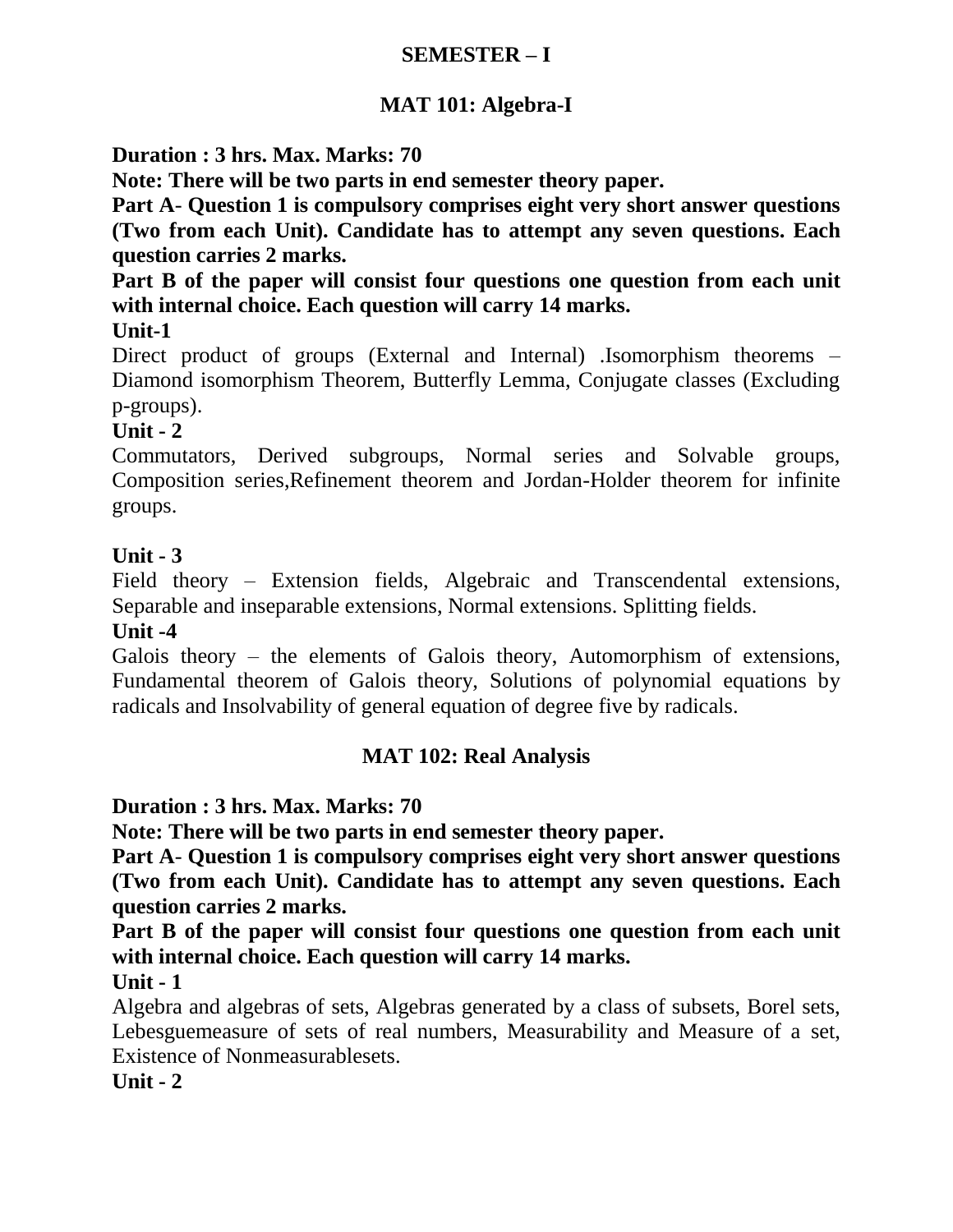Measurable functions, Realization of non-negative measurable function as limit of an increasing sequence of simple functions, Structure of measurable functions, Convergence in measure, Egoroff's theorem.

## **Unit - 3**

Weierstrass's theorem on the approximation of continuous function by polynomials, Lebesgue integral of bounded measurable functions, Lebesgue theorem on the passage to the limit under the integral sign for bounded measurable functions.

## **Unit - 4**

Summable functions, Space of square summable functions. Fourier series and coefficients, Parseval's identity, Riesz-Fisher Theorem.

## **MAT 103: Differential Equations- I**

## **Duration : 3 hrs. Max. Marks: 70**

**Note: There will be two parts in end semester theory paper.**

**Part A**- **Question 1 is compulsory comprises eight very short answer questions (Two from each Unit). Candidate has to attempt any seven questions. Each question carries 2 marks.**

**Part B of the paper will consist four questions one question from each unit with internal choice. Each question will carry 14 marks.**

## **Unit - 1**

Non-linear ordinary differential equations of particular forms.Riccati's equation – General solution and the solution when one, two or three particular solutions are known.

#### **Unit - 2**

Total Differential equations. Forms and solutions, necessary and sufficient condition, Geometrical Meaning Equation containing three and four variables, total differential equations of second degree.

#### **Unit - 3**

Series Solution: Radius of convergence, method of differentiation, Cauchy-Euler equation, Solution near a regular singular point (Method of Forbenius) for different cases, Particular integral and the point at infinity.

#### **Unit - 4**

Partial differential equations of second order with variable co-efficients- Monge's method.

## **MAT 104: Differential Geometry**

## **Duration : 3 hrs. Max. Marks: 70**

**Note: There will be two parts in end semester theory paper.**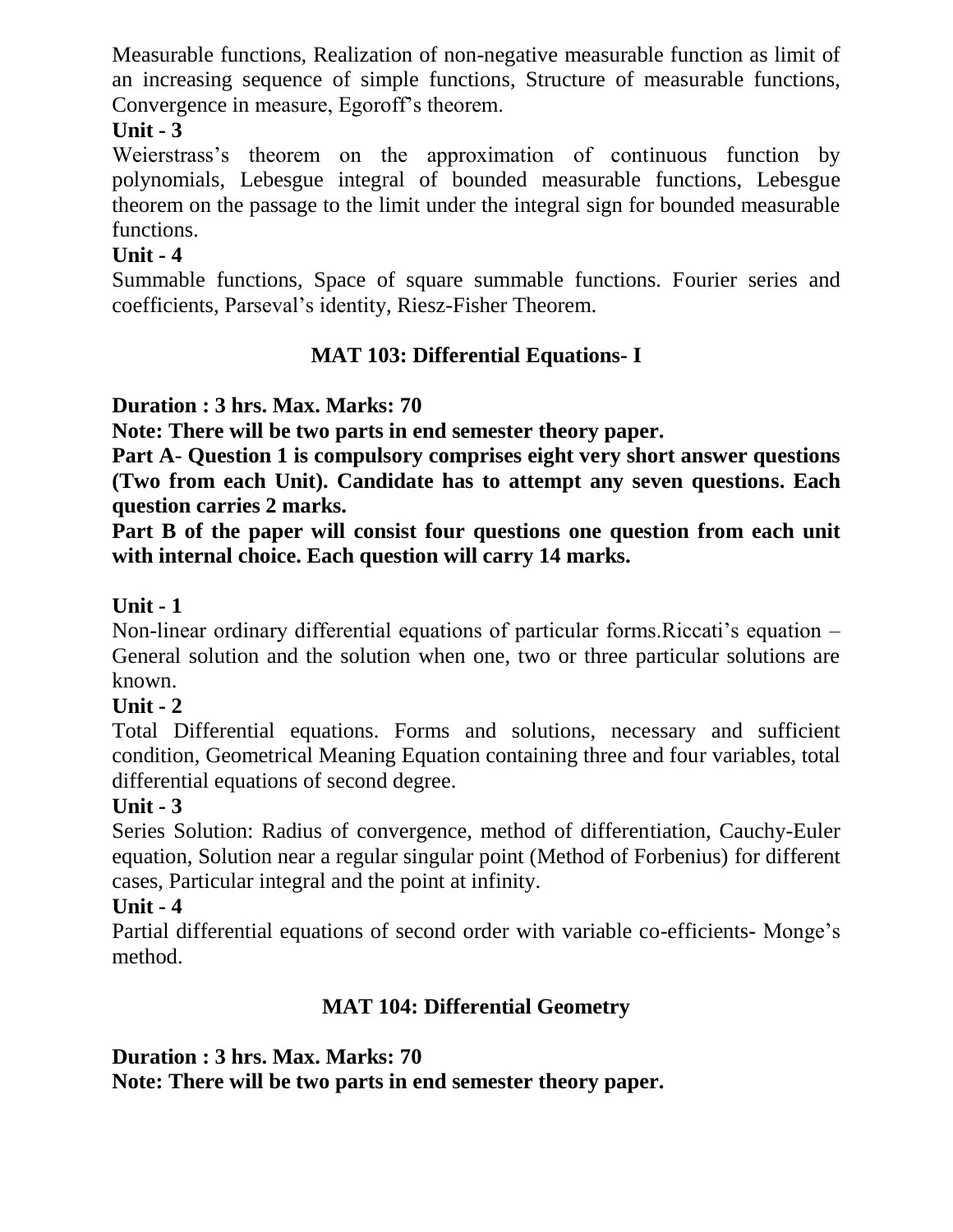**Part A**- **Question 1 is compulsory comprises eight very short answer questions (Two from each Unit). Candidate has to attempt any seven questions. Each question carries 2 marks.**

**Part B of the paper will consist four questions one question from each unit with internal choice. Each question will carry 14 marks. Unit - 1**

Space curves, Tangent, Contact of curve and surface, Osculating plane, Principal normal and Binormal, Curvature, Torsion, Serret-Frenet's formulae, Osculating circle and Osculating sphere, Existence and Uniqueness theorems, Bertrand curves, Involute and Evolutes.

## **Unit - 2**

Conoids, Inflexional tangents, Singular points, Indicatrix.Ruled surface, Developablesurface, Tangent plane to a ruled surface. Necessary and sufficient condition that a surface  $\zeta = f(\xi, \eta)$  should represent a developable surface. Metric of a surface, First, Second and Third fundamental forms.Fundamental magnitudes of some important surfaces, Orthogonaltrajectories.

## **Unit - 3**

Normal curvature.Pricipal directions and Principal curvatures, First curvature, Mean curvature, Gaussion curvature, Radius of curvature of a given section through any point on  $z = f(x,y)$ . Lines of curvature, Principal radii, Relation between fundamental forms.

## **Unit - 4**

Asymptotic lines, Differential equation of an asymptotic line, Curvature and Torsion of an asymptotic line. Gauss's formulae, Gauss's characteristic equation, Weingarten equations, Mainardi-Codazzi equations. Fundamental existence theorem for surfaces, Parallel surfaces, Gaussian and mean curvature for a parallel surface.

## **MAT 105: Dynamics of Rigid Bodies**

#### **Duration : 3 hrs. Max. Marks: 70**

**Note: There will be two parts in end semester theory paper.**

**Part A**- **Question 1 is compulsory comprises eight very short answer questions (Two from each Unit). Candidate has to attempt any seven questions. Each question carries 2 marks.**

**Part B of the paper will consist four questions one question from each unit with internal choice. Each question will carry 14 marks.**

#### **Unit - 1**

D'Alembert's principle.The general equations of motion of a rigid body.Motion of centre ofinertia and motion relative to centre of inertia.Motion about a fixed axis. **Unit - 2**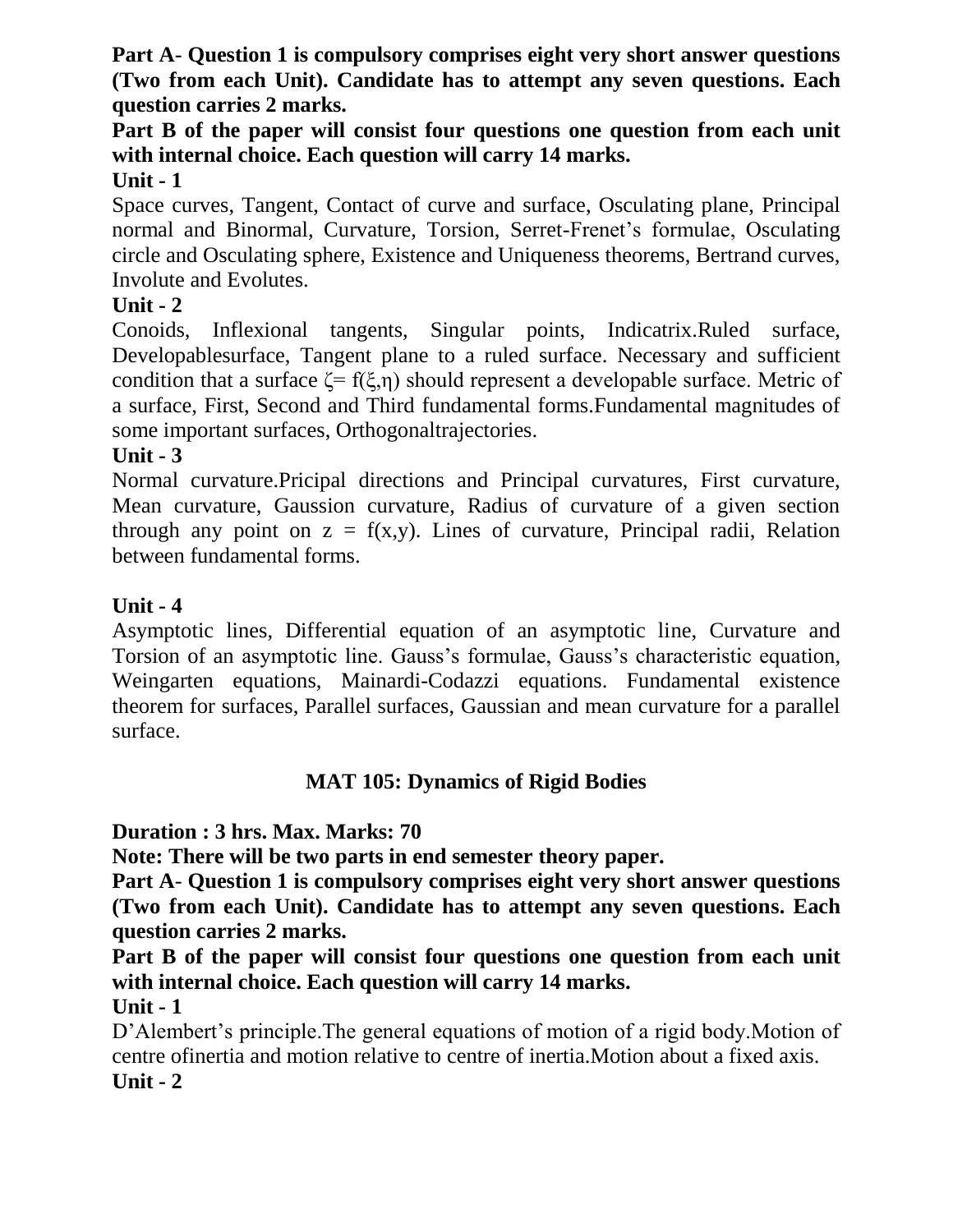The compound pendulum, Centre of percussion.Motion of a rigid body in two dimensions under finite and impulsive forces.

## **Unit - 3**

Motion in three dimensions with reference to Euler's dynamical and geometrical equations.Motion under no forces, Motion under impulsive forces.Conservation of momentum (linear and angular).

## **Unit - 4**

Lagrange's equations for holonomous dynamical system, Energy equation for conservative field, Small oscillations, Motion of a top, Hemilton's equations of motion, Hamilton'sprinciple and principle of least action.

## **MAT 106: Calculus of Variation and Special Function-I**

## **Duration : 3 hrs. Max. Marks: 70**

**Note: There will be two parts in end semester theory paper.**

**Part A**- **Question 1 is compulsory comprises eight very short answer questions (Two from each Unit). Candidate has to attempt any seven questions. Each question carries 2 marks.**

## **Part B of the paper will consist four questions one question from each unit with internal choice. Each question will carry 14 marks.**

**Unit - 1**

Calculus of variation – Functionals, Variation of a functional and its properties,Variationalproblems with fixed boundaries, Euler's equation, Extremals, Functional dependent onseveral unknown functions and their first order derivatives. (Variational Problems with fixed boundaries)

#### **Unit - 2**

Functionals dependent on higher order derivatives, Functionals dependent on the function ofmore than one independent variable.Variational problems in parametric form. (Variational Problems with fixed boundaries)

## **Unit - 3**

Gauss hypergeometric function and its properties, Series solution of Gauss hypergeometricequation. Integral representation, Linear and quadratic transformation formulas, Contiguousfunction relations, Differentiation formulae, Linear relation between the solutions of Gausshypergeometric equation, Kummer's confluent hypergeometric function and its properties,Integral representation, Kummer's first transformation.

## **Unit - 4**

Legendre polynomials and Series Solution of Legendre's equation and functions  $P_n(x)$  and  $Q_n(x)$ .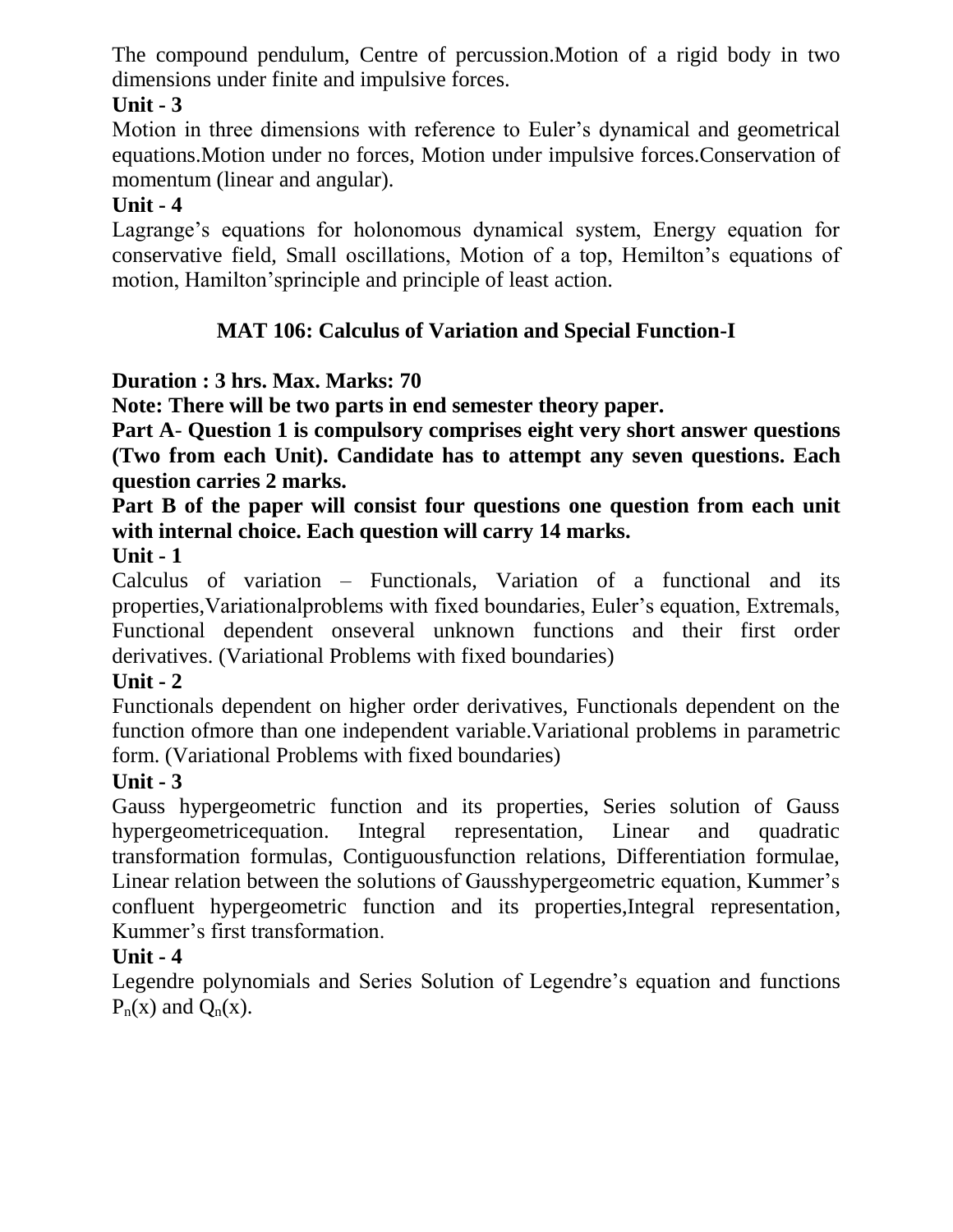#### **SEMESTER - II**

#### **MAT 201: Algebra II**

**Duration : 3 hrs. Max. Marks: 70**

**Note: There will be two parts in end semester theory paper.**

**Part A**- **Question 1 is compulsory comprises eight very short answer questions (Two from each Unit). Candidate has to attempt any seven questions. Each question carries 2 marks.**

**Part B of the paper will consist four questions one question from each unit with internal choice. Each question will carry 14 marks.**

**Unit - 1**

Linear transformation of vector spaces, Dual spaces, Dual basis and their properties, Dualmaps, Annihilator.

**Unit - 2**

Matrices of a linear maps, Matrices of composition maps, Matrices of dual map, Eigenvalues, Eigen vectors, Rank and Nullity of linear maps and matrices, Invertible matrices,Similar matrices.

**Unit - 3**

Determinants of matrices and its computations, Characteristic polynomial and eigenvalues.Real inner product space, Schwartzs inequality.

#### **Unit - 4**

Orthogonality, Bessel's inequality, Adjoint, Self adjoint linear transformations and matrices,Othogonal linear transformation and matrices, Principal Axis Theorem

## **MAT 202: Topology**

**Duration : 3 hrs. Max. Marks: 70**

**Note: There will be two parts in end semester theory paper.**

**Part A**- **Question 1 is compulsory comprises eight very short answer questions (Two from each Unit). Candidate has to attempt any seven questions. Each question carries 2 marks.**

**Part B of the paper will consist four questions one question from each unit with internal choice. Each question will carry 14 marks.**

#### **Unit - 1**

Topological spaces, Subspaces, Open sets, Closed sets, Neighbourhood system, Bases andsub-bases.

#### $Unit - 2$

Continuous mapping and Homeomorphism, Nets, Filters. **Unit - 3**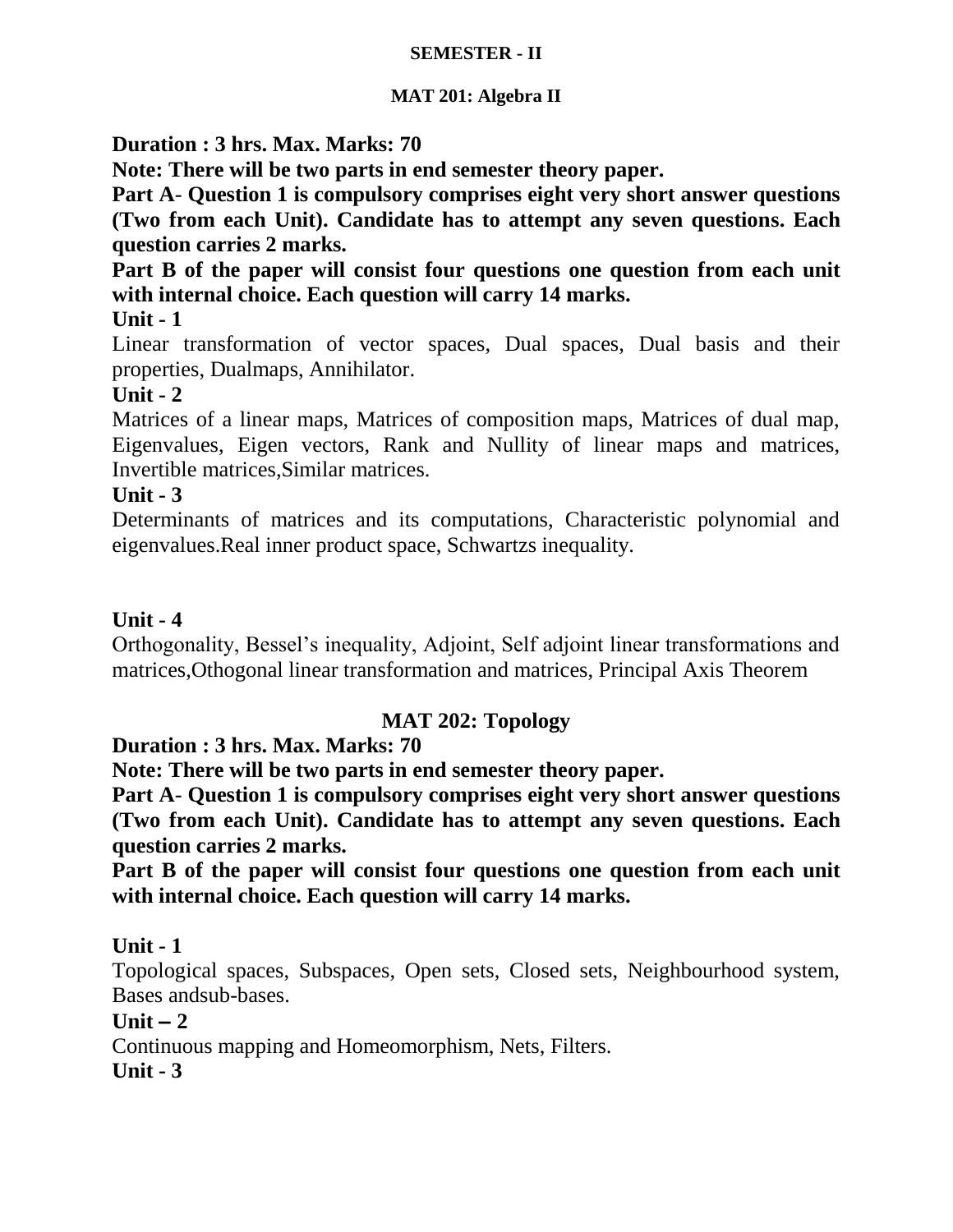Separation axioms (To, T1, T2, T3, T4).Compact and locally compact spaces.Continuity and Compactness.

## **Unit - 4**

Product and Quotient spaces.Tychonoff's one point compactification. Connected and Locallyconnected spaces, Continuity and Connectedness.

## **MAT 203: Differential Equation-II**

**Duration : 3 hrs. Max. Marks : 70**

**Note: There will be two parts in end semester theory paper.**

**Part A**- **Question 1 is compulsory comprises eight very short answer questions ( Twofrom each Unit). Candidate has to attempt any seven questions. Each question carry 2 marks.**

**Part B of the paper will consist four questions one question from each unit with internal choice. Each question will carry 14 marks.**

## **Unit - 1**

Classification of linear partial differential equation of second order, Canonical forms,Cauchy's problem of first and second order partial differential equation.

## **Unit - 2**

Linear homogeneous boundary value problem, Eigen values and eigen functions, Sturm-Liouville boundary value problems, orthogonality of eigen functions, Lagrange's identity,properties of Eigen functions, important theorems of sturm Liouville system, Periodicfunctions.

## **Unit - 3**

Non-homogeneous boundary value problems, Non-homogeneous Sturm-Liouville boundaryvalue problems (method of eigen function expansion). Method of separation of variables,Laplace, wave and diffusion equations.

## **Unit - 4**

Green's Functions: Non-homogeneous Sturm-Liouville boundary value problem (method ofGreen's function), Procedure of constructing the Green's function and solution of boundaryvalue problem, properties of Green's function, Inhomogeneous boundary conditions, Diracdelta function, Bilinear formula for Green's function, Modified Green's function.

#### **MAT 204: Riemannian Geometry and Tensor Analysis**

## **Duration : 3 hrs. Max. Marks: 70**

**Note: There will be two parts in end semester theory paper.**

**Part A**- **Question 1 is compulsory comprises eight very short answer questions (Two from each Unit). Candidate has to attempt any seven questions. Each question carries 2 marks.**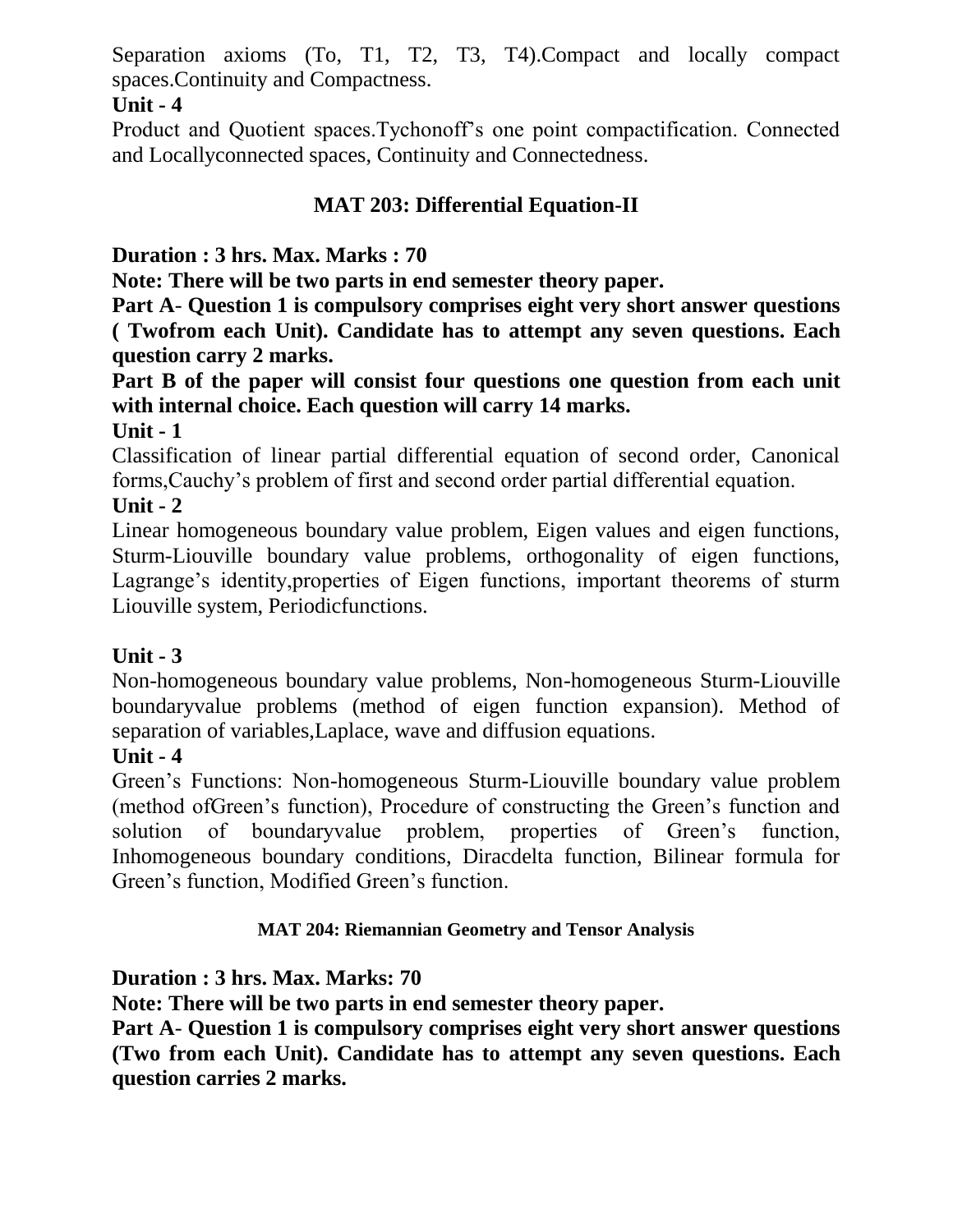## **Part B of the paper will consist four questions one question from each unit with internal choice. Each question will carry 14 marks.**

## **Unit - 1**

Geodesics, Differential equation of a geodesic, Single differential equation of a geodesic,Geodesic on a surface of revolution, Geodesic curvature and torsion, Gauss-Bonnet Theorem.

## **Unit - 2**

Tensor Analysis– Kronecker delta.Contravariant and Covariant tensors, Symmetric tensors,Quotient law of tensors, Relative tensor. Riemannian space. Metric tensor, Indicator,Permutation symbols and Permutation tensors.

#### **Unit - 3**

Christoffel symbols and their properties, Covariant differentiation of tensors. Ricci'stheorem, Intrinsic derivative, Geodesics, Differential equation of geodesic, Geodesiccoordinates, Field of parallel vectors.

## **Unit - 4**

Reimann-Christoffel tensor and its properties.Covariant curvature tensor, Einstein space.Bianchi's identity.Einstein tensor, Flat space, Isotropic point, Schur's theorem.

## **MAT 205: Hydrodynamics**

## **Duration : 3 hrs. Max. Marks: 70**

**Note: There will be two parts in end semester theory paper.**

**Part A**- **Question 1 is compulsory comprises eight very short answer questions (Two from each Unit). Candidate has to attempt any seven questions. Each question carries 2 marks.**

**Part B of the paper will consist four questions one question from each unit with internal choice. Each question will carry 14 marks.**

#### **Unit - 1**

Kinematics of ideal fluid.Lagrange's and Euler's methods.Equation of continuity inCartesian, cylindrical and spherical polar coordinates.Boundary surface.

## **Unit - 2**

Stream-lines, path-lines and streak lines, velocity potential, irrotational motion.

## **Unit - 3**

Euler's hydrodynamicequations.Bernoulli'stheorem.Helmholtzequations.Cauchy's integral.

## **Unit - 4**

Motion due to impulsive forces.Motion in two-dimensions, Stream function, Complexpotential.Sources, Sinks, Doublets, Images in two-dimensions.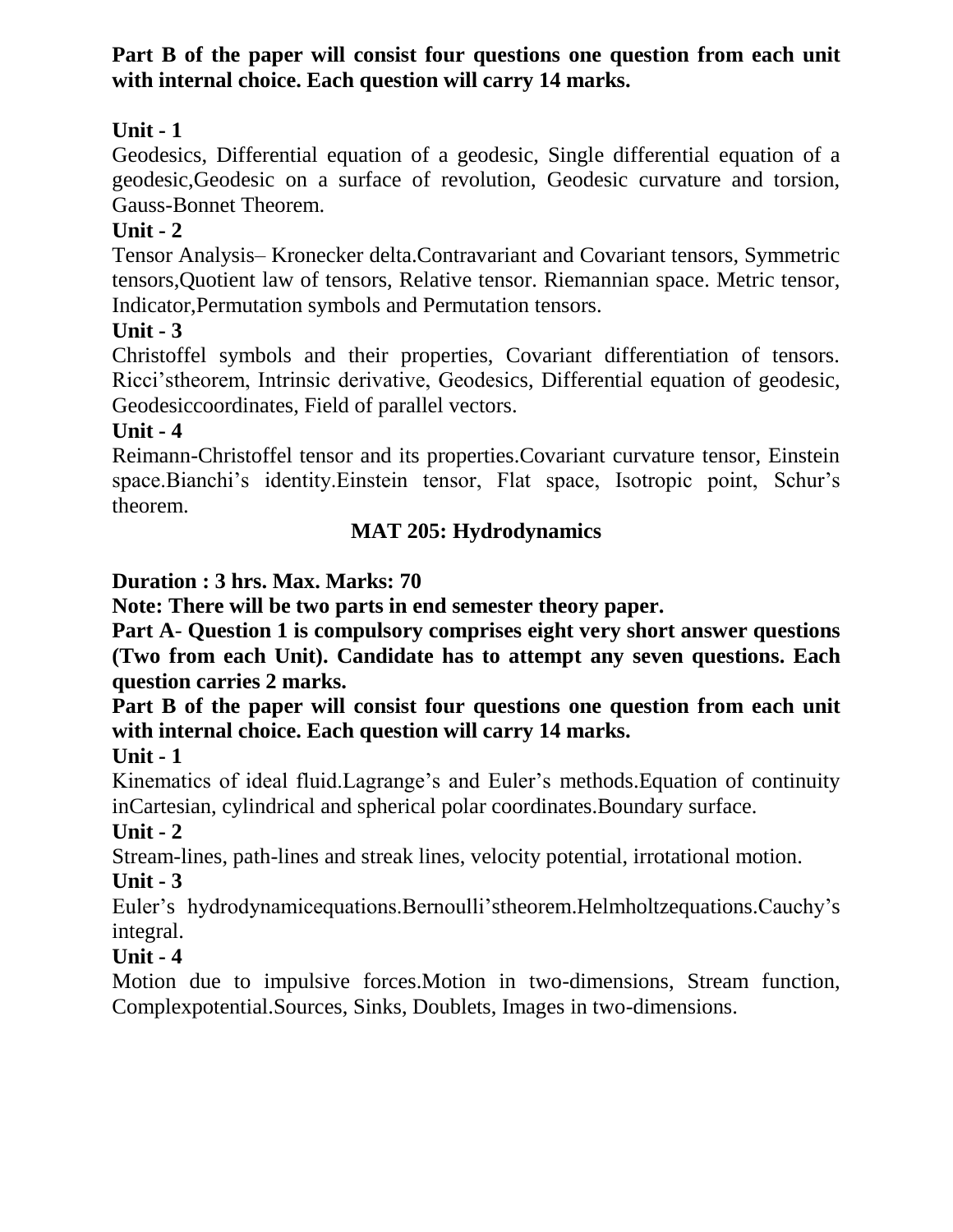#### **MAT 206 : Special Functions- II**

**Duration : 3 hrs. Max. Marks: 70**

**Note: There will be two parts in end semester theory paper.**

**Part A**- **Question 1 is compulsory comprises eight very short answer questions (Two from each Unit). Candidate has to attempt any seven questions. Each question carries 2 marks.**

**Part B of the paper will consist four questions one question from each unit with internal choice. Each question will carry 14 marks.**

#### **Unit - 1**

Bessel functions  $Jn(x)$ .

## **Unit - 2**

Hermite polynomials Hn(x), Laguerre and Associated Laguerre polynomials.

#### **Unit - 3**

Jacobi Polynomial: Definition and its special cases, Bateman's generating function, Rodrigue's formula, orthogonality, recurrence relations, expansion in series of polynomials.

## **Unit - 4**

Chebyshev polynomials  $Tn(x)$  and  $Un(x)$ : Definition, Solutions of Chebyshev's equation,expansions, Generating functions, Recurrence relations, Orthogonality.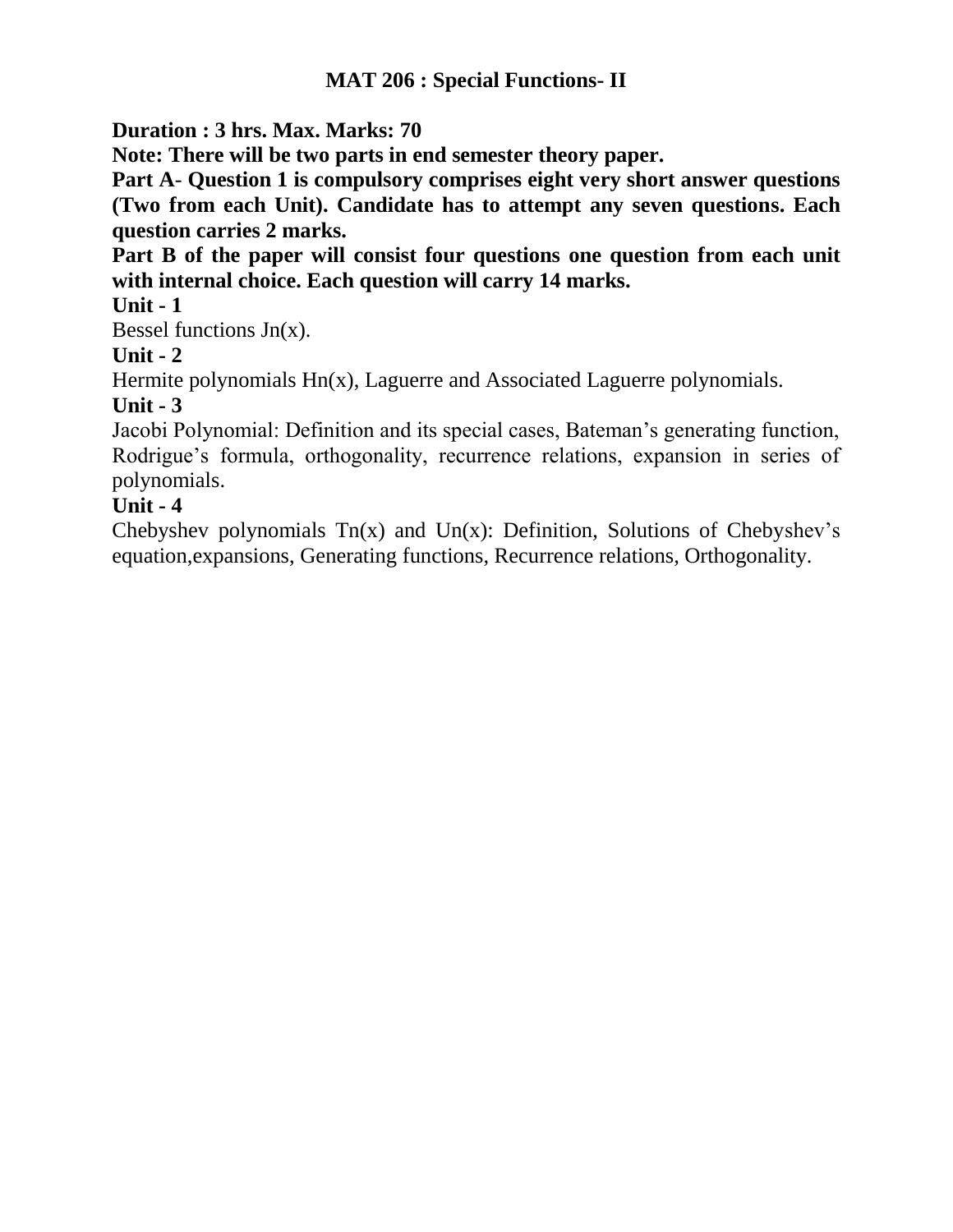## **SEMESTER - III MAT 301: Functional Analysis- I**

#### **Duration : 3 hrs. Max. Marks: 70**

**Note: There will be two parts in end semester theory paper.**

**Part A**- **Question 1 is compulsory comprises eight very short answer questions (Two from each Unit). Candidate has to attempt any seven questions. Each question carries 2 marks.**

## **Part B of the paper will consist four questions one question from each unit with internal choice. Each question will carry 14 marks.**

#### **Unit 1:**

Normed linear spaces.Quotient space of normed linear spaces and its completeness.Banachspaces and examples.Bounded linear transformations.Normed linear space of bounded linear transformations.

#### $Unit - 2$

Equivalent norms. Basic properties of finite dimensional normed linear spaces and compactness. Reisz Lemma. Multilinear mapping. Open mapping theorem. Closed graph theorem. Uniform boundness theorem.

#### **Unit - 3**

Continuous linear functionals.Hahn-Banach theorem and its consequences.Embedding and Reflexivity of normed spaces.Dual spaces with examples.Inner product spaces.Hilbert space and its properties.

#### $Unit - 4$

Orthogonality and Functionals in Hilbert Spaces.Phythagorean theorem, Projection theorem, Orthonormal sets, Bessel's inequality, Complete orthonormal sets, Parseval's identity, Structure of a Hilbert space, Riesz representation theorem, Reflexivity of Hilbert spaces.

## **MAT 302: Viscous Fluid Dynamics-I**

#### **Duration : 3 hrs. Max. Marks: 70**

**Note: There will be two parts in end semester theory paper.**

**Part A**- **Question 1 is compulsory comprises eight very short answer questions (Two from each Unit). Candidate has to attempt any seven questions. Each question carries 2 marks.**

## **Part B of the paper will consist four questions one question from each unit with internal choice. Each question will carry 14 marks.**

#### $Unit - 1$

Viscosity , Analysis of stress and rate of strain, Stoke's law of friction, Thermal conductivity and generalized law of heat conduction, Equations of state and continuity , Navier- Stokes equations of motion.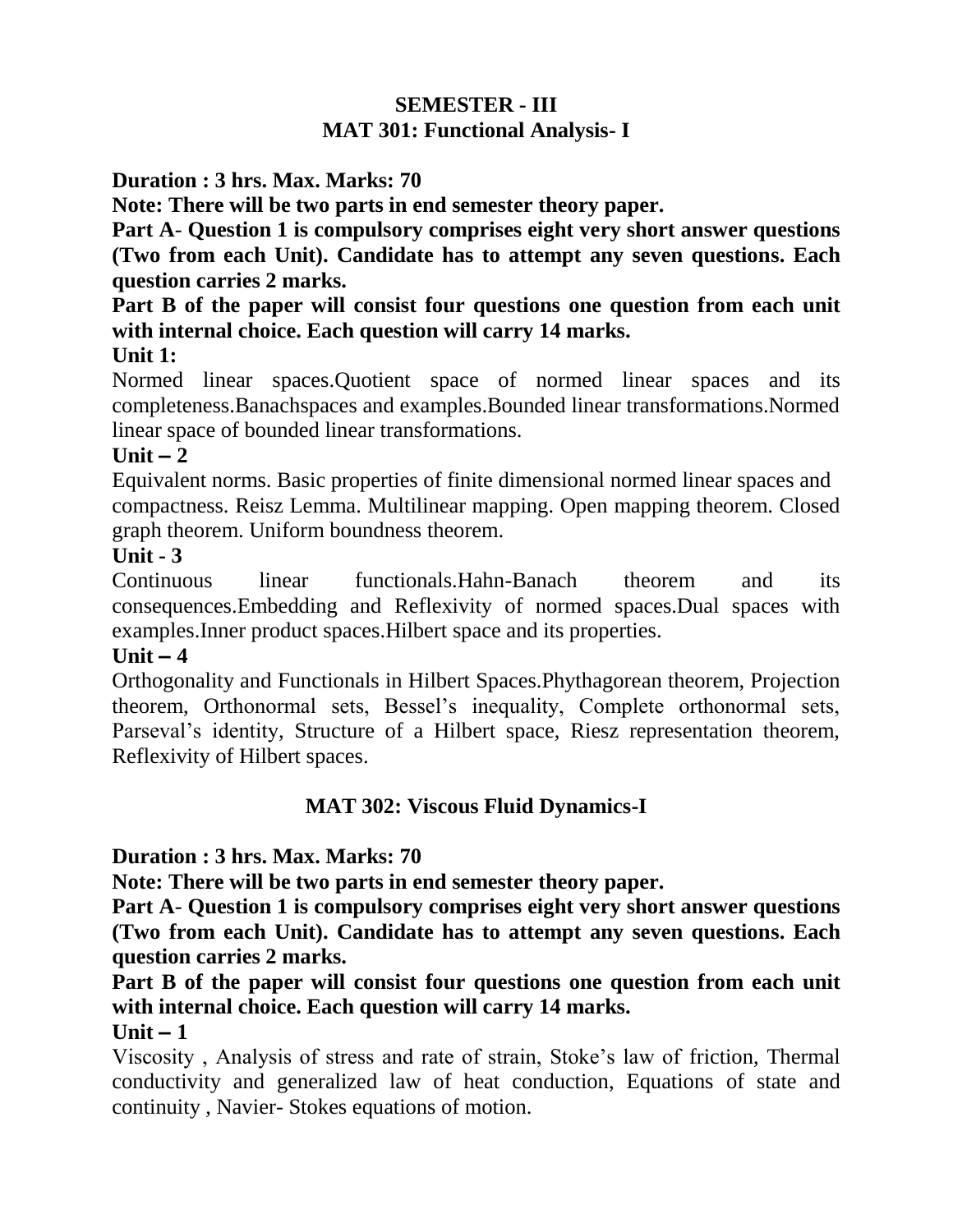## $Unit - 2$

Vorticity and circulation, Dynamical similarity, Inspection and dimensional analysis, Buckingham theorem and its application, Non-dimensional parameters and their physical importance : Reynolds number, Froude number, Mach number, Prandtl number, Eckartnumber, Grashoff number, Brinkmann number, Non – dimensional coefficients : Lift and drag coefficients, Skin friction , Nusselt number, Recovery factor.

#### $Unit - 3$

Exact solutions of Navier – Stokes equations, Velocity distribution for plane couette flow, Plane Poiseuille flow, Generalized plane Couette flow, Hagen-Poiseuille flow, Flow in tubes of uniform cross-sections.

#### $Unit - 4$

Flow between two concentric rotating cylinders. Stagnation point flows :Hiemenz flow, Homann flow. Flow due to a rotating disc.

## **MAT C01: Mathematical Programming –I**

#### **Duration : 3 hrs. Max. Marks: 70**

**Note: There will be two parts in end semester theory paper.**

**Part A**- **Question 1 is compulsory comprises eight very short answer questions (Two from each Unit). Candidate has to attempt any seven questions. Each question carries 2 marks.**

**Part B of the paper will consist four questions one question from each unit with internal choice. Each question will carry 14 marks.**

#### $Unit - 1$

Separating and supporting hyperplane theorems. Revised simplex method to solve Linear Programming problems, Bounded variable problems.

#### $Unit - 2$

Integer programming: Gomory's algorithm for all and mixed integer programming problems,Branch and Bound algorithm; Goal programming: Graphical goal attainment method, Simplex method for GPP.

#### $Unit - 3$

Separable programming: Piece-wise Linear approximations to non-linear functions, Reduction to separable programming problem to l.p.p., separable programming algorithm, fractional programming: computational procedure.

#### **Unit - 4**

Dynamic programming: Introduction, Bellman principle of optimality, solution of problems with finite number stages, solution of l.p.p. by dynamic programming.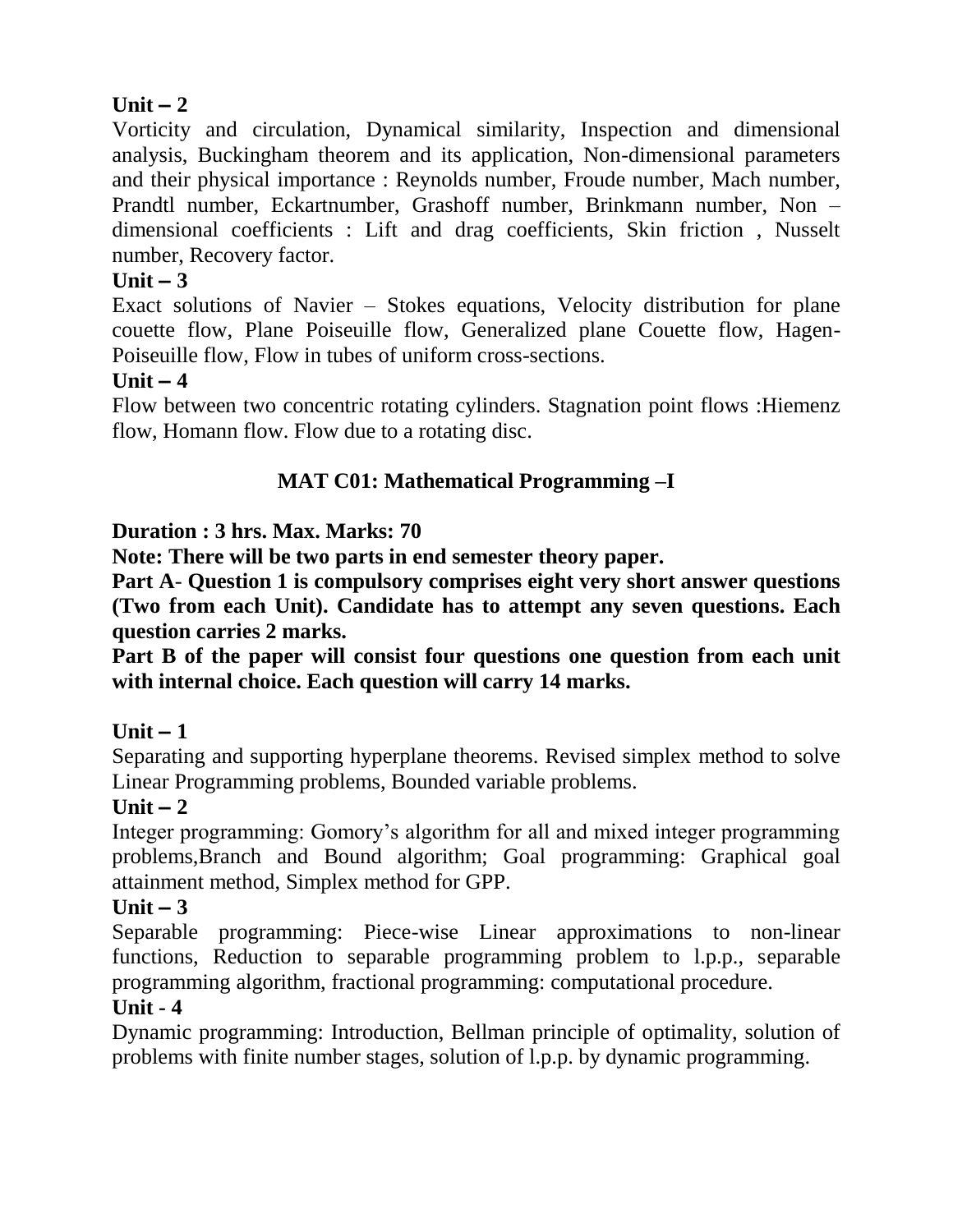## **MAT E01: Integral Transforms**

## **Duration : 3 hrs. Max. Marks: 70**

**Note: There will be two parts in end semester theory paper.**

**Part A**- **Question 1 is compulsory comprises eight very short answer questions (Two from each Unit). Candidate has to attempt any seven questions. Each question carries 2 marks.**

**Part B of the paper will consist four questions one question from each unit with internal choice. Each question will carry 14 marks.**

#### $Unit - 1$

Fourier transform – Defiition and properties of Fourier sine, cosine and complex transforms. Convolution theorem.Inversion theorems. Fourier transform of derivatives.

## $\textbf{Unit} - 2$

Mellin transform– Definition and elementary properties.Mellin transforms of derivatives andintegrals. Inversion theorem.Convolution theorem.

#### **Unit - 3**

Laplace transform– Definition and its properties.Rules of manipulation. Laplace transform of derivatives and integrals. Properties of inverse Laplace transform. Convolution theorem.

#### $Unit - 4$

Complex inversion formula.Infinite Hankel transform– Definition and elementary properties.Hankel transform of derivatives. Inversion theorem.Parseval Theorem.

#### **MAT F01: Relativistic Mechanics**

#### **Duration : 3 hrs. Max. Marks: 70**

**Note: There will be two parts in end semester theory paper.**

**Part A**- **Question 1 is compulsory comprises eight very short answer questions (Two from each Unit). Candidate has to attempt any seven questions. Each question carries 2 marks.**

**Part B of the paper will consist four questions one question from each unit with internal choice. Each question will carry 14 marks.**

#### $Unit - 1$

Relative Character of space and time, Principle of Relativity and its postulates, Derivation of special Lorentz transformation equations, Composition of Parallel velocities, Lorentz- Fitzgerald contraction formula, Time dilation.

#### $Unit - 2$

Simultaneity, Relativistic transformation formulae for velocity, Lorentz contraction factor, Particle acceleration, Velocity of light as fundamental velocity, Relativistic aberration and its deduction to Newtonian theory.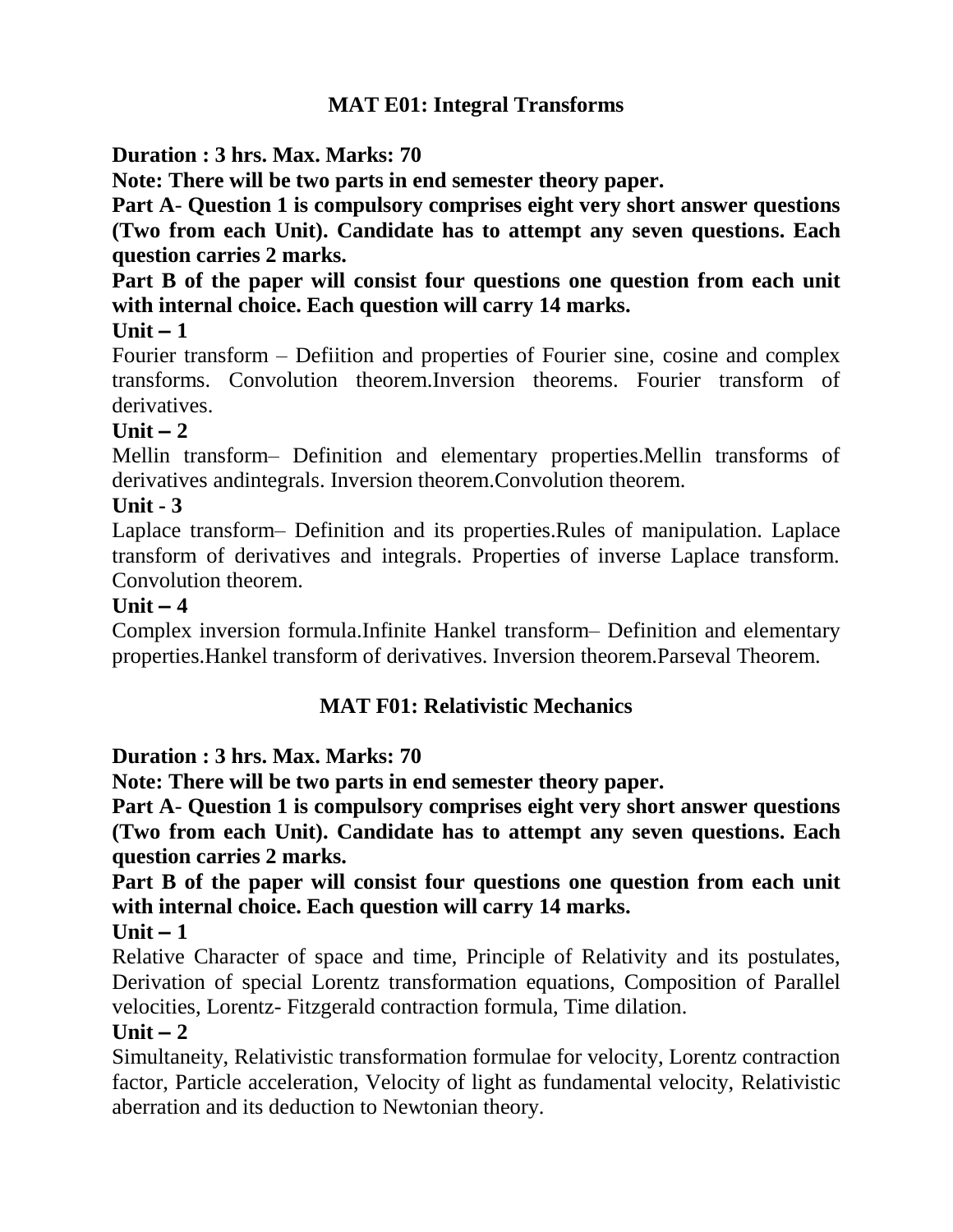## **Unit - 3**

Variation of mass with velocity, Equivalence of mass and energy, Transformation formulae for mass, Momentum and energy, Problems on conservation of mass, Momentum and energy, Relativistic Lagrangian and Hamiltonian.

#### **Unit - 4**

Minkowski space, Space-like, Time-like and Light-like intervals, Null cone, Relativity and Causality, Proper time, World line of a particle. Principles of Equivalence and General Covariance.

## **MAT G01: Numerical Analysis – I**

## **Duration : 3 hrs. Max. Marks: 70**

**Note: There will be two parts in end semester theory paper.**

**Part A**- **Question 1 is compulsory comprises eight very short answer questions (Two from each Unit). Candidate has to attempt any seven questions. Each question carries 2 marks.**

**Part B of the paper will consist four questions one question from each unit with internal choice. Each question will carry 14 marks.**

#### $Unit - 1$

Iterative methods – Theory of iteration method, Acceleration of the convergence, Chebyshevmethod, Muler's method, Methods for multiple and complex roots.

#### **Unit - 2**

Newton-Raphson method for simultaneous equations, Convergence of iteration process in the case of several unknowns.Solution of polynomial equations – Polynomial equation, Real andcomplex roots, Synthetic division, the Birge-Vieta, Bairstow and Graeffe's root squaringmethod.

#### **Unit - 3**

System of simultaneous Equations (Linear)- Direct method, Method of determinant, Gauss- Jordan, LU-Factorizations-Doolitte's, Crout's and Cholesky's. Partition method.Relaxation methods.

## **Unit - 4**

Eigen value problems– Basic properties of eigen values and eigen vector, Power methods, Method for finding all eigen values of a matrix. Jacobi, Givens' and Rutishauser method.Complex eigen values.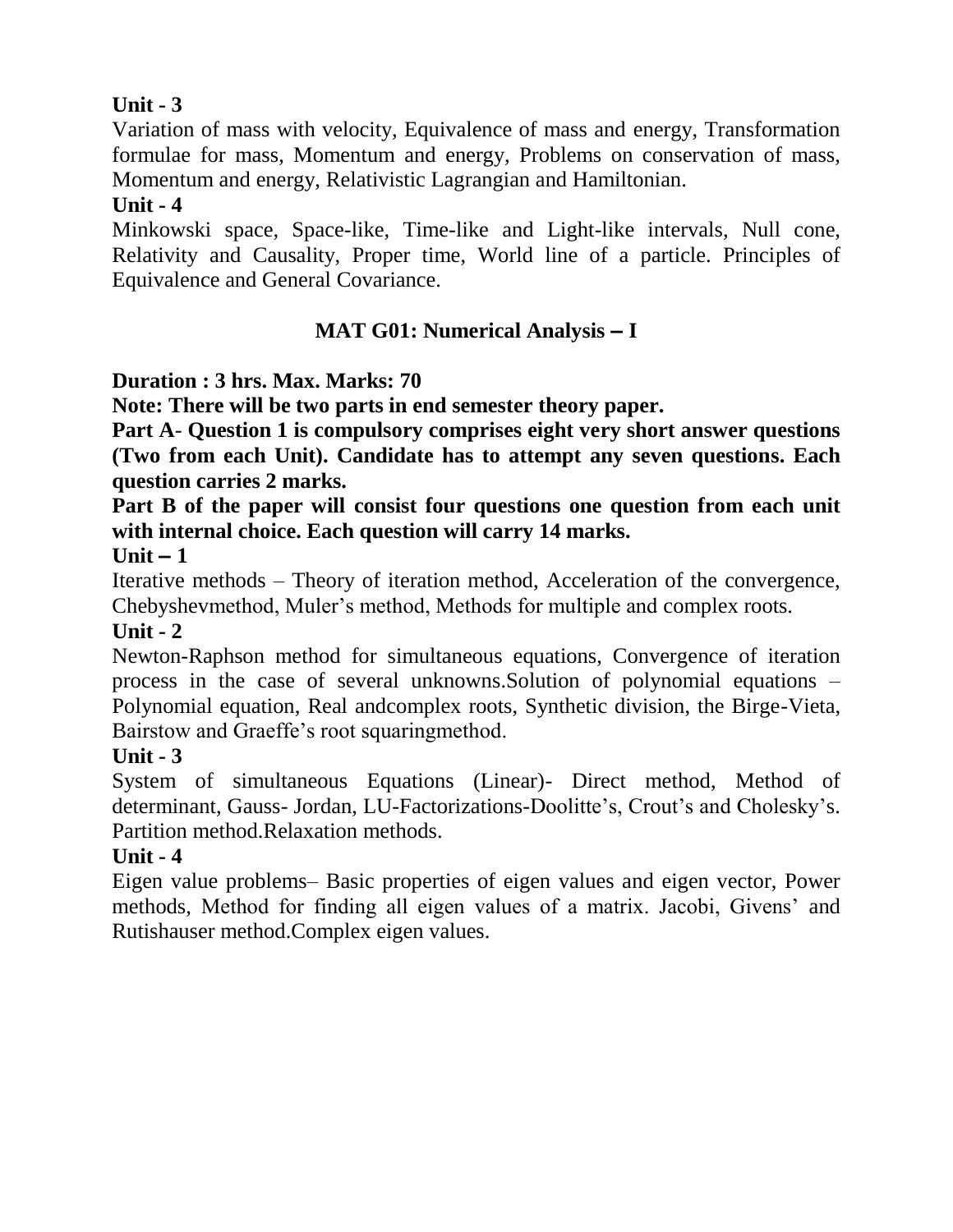## **SEMESTER – IV**

#### **MAT 401: Functional Analysis II and Advanced Calculus**

#### **Duration : 3 hrs. Max. Marks: 70**

**Note: There will be two parts in end semester theory paper.**

**Part A**- **Question 1 is compulsory comprises eight very short answer questions (Two from each Unit). Candidate has to attempt any seven questions. Each question carries 2 marks.**

**Part B of the paper will consist four questions one question from each unit with internal choice. Each question will carry 14 marks.**

#### $Unit - 1$

Adjoint of an operator on a Hilbert space.Self-adjoint, Positive, Normal and Unitary and their properties.Projection on a Hilbert space.Invariance.Reducibility. Orthogonal projections.

#### $Unit - 2$

Derivatives of a continuous map from an open subset of Banach space to a Banach space. Rules of derivation.Derivative of a composite, Directional derivative. Mean value theorem and its applications.

#### **Unit - 3**

Partial derivatives and Jacobian Matrix.Continuously differentiable maps. Higher derivatives. Taylor's formula.

#### $\textbf{Unit} - 4$

Inverse function theorem.Implicit function theorem. Step function, Regulated function, primitives and integrals. Differentiation under the integral sign.Riemann integral of function of real variable with values in normed linear space.

#### **MAT 402: Viscous Fluid Dynamics – II**

#### **Duration : 3 hrs. Max. Marks: 70**

**Note: There will be two parts in end semester theory paper.**

**Part A**- **Question 1 is compulsory comprises eight very short answer questions (Two from each Unit). Candidate has to attempt any seven questions. Each question carries 2 marks.**

**Part B of the paper will consist four questions one question from each unit with internal choice. Each question will carry 14 marks.**

 $Unit - 1$ 

Concept of unsteady flow, Flow due to plane wall suddenly set in the motion (Stokes' first problem), Flow due to an oscillating plane wall (Stokes' second problem), Starting flow in plane Couette motion, Suction/injection through porous wall.

#### **Unit - 2**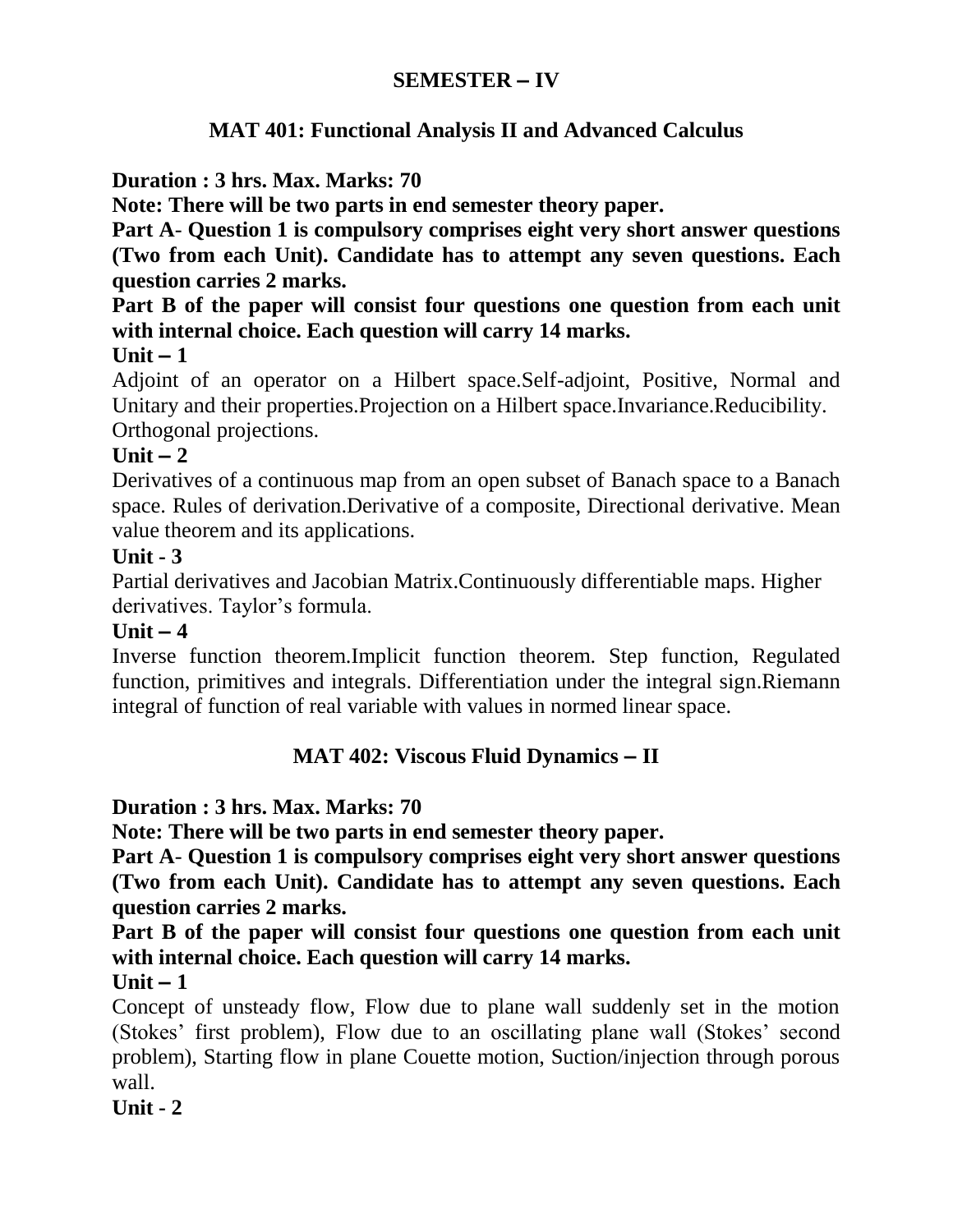Equation of energy, Temperature distribution : Between parallel plates, in a pipe, between two concentric rotating cylinders.

## **Unit - 3**

Variable viscosity plane Couette flow, temperature distribution of plane Couette flow with transpiration cooling.Theory of very slow motion: Stokes' and Oseen's flows past a sphere.

## $Unit - 4$

Concept of boundary layer , Derivation of velocity and thermal boundary equations in twodimensional flow. Boundary layer on flat plate (Balsius-Topfer solution), Simple solution of thermal boundary layer equation for  $Pr = 1$ 

## **MAT C02: Mathematical Programming – II**

## **Duration : 3 hrs. Max. Marks: 70**

**Note: There will be two parts in end semester theory paper.**

**Part A**- **Question 1 is compulsory comprises eight very short answer questions (Two from each Unit). Candidate has to attempt any seven questions. Each question carries 2 marks.**

**Part B of the paper will consist four questions one question from each unit with internal choice. Each question will carry 14 marks.**

**Unit – 1**

Convex function, Quadratic forms, constrained problem of maxima and minima, Lagrangianmethod, Non-linear programming: Formulation and Graphical method.

#### $Unit - 2$

Non-linear programming and its fundamental ingradients, Khun-Tucker necessary and sufficient conditions; Saddle point, Saddle-point theorems.

#### $Unit - 3$

Quadratic Programming: Kuhn-Tueker conditions, Wolfe method, Duality in QuadraticProgramming.

#### **Unit - 4**

Beals method to solve QPP, Geometric Programming: Formulation, geometric arithmetic inequality, necessary conditions of optimality.

## **MAT E02: Integral Equations**

#### **Duration : 3 hrs. Max. Marks: 70**

**Note: There will be two parts in end semester theory paper.**

**Part A**- **Question 1 is compulsory comprises eight very short answer questions (Two from each Unit). Candidate has to attempt any seven questions. Each question carries 2 marks.**

**Part B of the paper will consist four questions one question from each unit with internal choice. Each question will carry 14 marks.**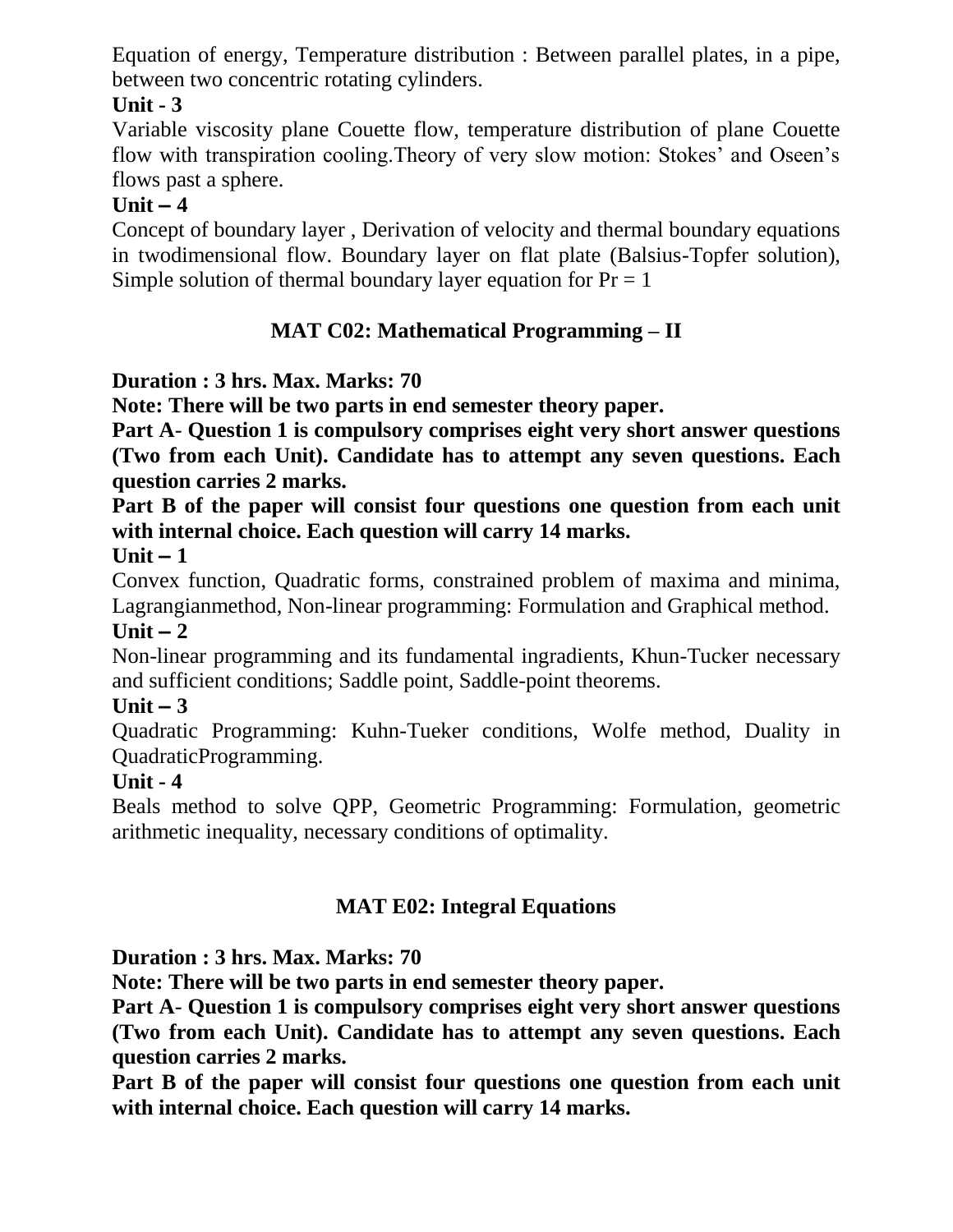## $Unit - 1$

Linear integral equations– Definition and classification. Conversion of initial and boundary value problems to an integral equation. Eigen values and Eigen functions. Solution of homogeneous and general Fredholm integral equations of second kind with separable kernels.

## **Unit - 2**

Solution of Fredholm and Volterra integral equations of second kind by methods of successive substitutions and successive approximations. Resolvent kernel and its results.Conditions of uniform convergence and uniqueness of series solution.

## $Unit - 3$

Integral equations with symmetric kernels– Orthogonal system of functions. Fundamental properties of eigen values and eigen functions for symmetric kernels. Expansion in eigenfunctions and bilinear form. Hilbert-Schmidt theorem.Solution of Fredholm integral equations of second kind by using Hilbert-Schmidt theorem.

## **Unit - 4**

Solution of Volterra integral equations of second kind with convolution type kernels by Laplace transform. Solution of singular integral equations by Fourier transform. Classical Fredholm theory– Fredholm theorems.Solution of Fredholm integral equation of second kind by using Fredholm first theorem.

## **MAT F02: General Relativity & Cosmology**

## **Duration : 3 hrs. Max. Marks: 70**

**Note: There will be two parts in end semester theory paper.**

**Part A**- **Question 1 is compulsory comprises eight very short answer questions (Two from each Unit). Candidate has to attempt any seven questions. Each question carries 2 marks.**

**Part B of the paper will consist four questions one question from each unit with internal choice. Each question will carry 14 marks.**

## **Unit - 1**

Mach's principle, Newtonian approximation of equation of motion, Einstein's field equation for matter and empty space, Reduction of Einstein's field equation to Poisson's equation,Removal of clock paradox in General Relativity.

## **Unit - 2**

Schwarzschild exterior metric, its isotropic form, Singularity and singularities in Schwarzschild exterior metric, Derivation of the formula  $GM = c2m$ , Mass of sun in gravitational unit, Relativistic differential equation for the orbit of the planet.  $Unit - 3$ 

Three crucial tests in General Relativity and their detailed descriptions, Analogues of Kepler's laws in General Relativity, Trace of Einstein tensor, Energy